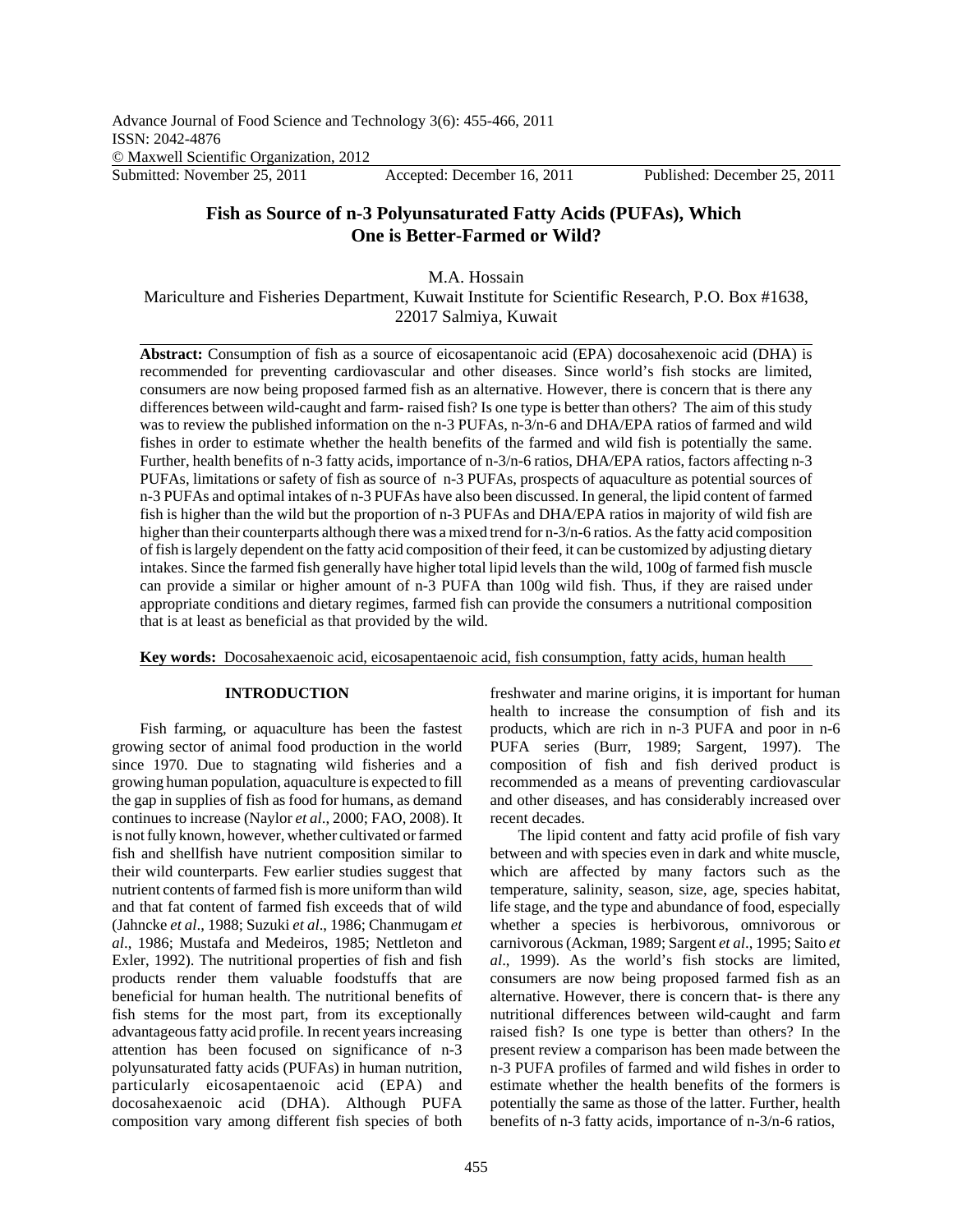DHA/EPA ratios, factors affecting n-3 PUFAs and prospects of aquaculture as sources of n-3 PUFAs have also been discussed.

**Polyunsaturated fatty acids:** Fatty acids consists of a hydrocarbon chain  $(CH<sub>2</sub>)$  or with an acid or carboxyl group (COOH) at one end and a methyl group at the other. Fatty acids are classified as saturated or unsaturated, depending on the number of hydrogen atoms present. Saturated fats have the maximum number of hydrogen atoms and therefore no double bonds, while polyunsaturated fatty acids contain two or more double bonds. The group of polyunsaturated fatty acids termed as omega-3 (abbreviated as *w*3 or n-3) fatty acids are distinguished by having the first double bond positioned on the third carbon atom from the methyl or N terminal end of fatty acid chain (Nettleton, 1995). The major varieties of PUFAs are n-3 PUFAs such as DHA (C22: 6 n-3), EPA (C20: 5 n-3) and n-6 PUFAs such as arachidonic acid (AA, C20: 4n-6).

The PUFAs are considered as the physiologically active factor in many species. PUFAs actively participate in gonad maturation, egg quality (Izquierdo *et al*., 2001) and larval growth of fish (Tulli and Tibaldi, 1997). PUFAs can enhance membrane fluidity and flexibility of spermatozoa membrane, and are believed to be actively involved in the regulation of cellular movement, gonadal metabolism of lipids and fusion capacity in common octopus, *Octopus vulgaris* (Miliou *et al*., 2006). PUFAs also regulate the production of eicosanoid (prostaglandins) and steroid hormones and gonad development (ovulation) (Izquierdo *et al*., 2001). In invertebrates especially crustaceans and mollusks, the PUFAs not only determine hatching and growth (Xu *et al*., 1994), but also play an important role in metabolism processes like production of prostaglandins and hormones and regulate ionic fluxes (Stanly-Samuelson, 1987).

**n-3 PUFAs and health benefits:** The first element of n-3 fatty acids is the essential fatty acid alpha-linolenic acid (ALA, C18: n-3); other members of this family are derivatives of ALA with longer, more unsaturated hydrocarbon chains. The main ones are EPA (C20:5 n-3) and DHA (C22:6 n-3). Recently there has been an increased interest in the medical and public health communities concerning the role of highly unsaturated n-3 PUFAs in human health and well beings. This dietary requirement is almost certainly due to the fact that humans (like most animals) have a very limited capacity to synthesize these fatty acids from the essential precursors alpha-linolenic acid (Riediger *et al*., 2009), therefore dietary intake of these fatty acids is a key aspects of human nutrition (Cunnane, 2003). Danish research on Eskimo food in Greenland suggests that there must be a connection between the large amounts of fish eaten there and low incidence of heart attacks among inhabitants (Bang and Dyerberg, 1972; Dyerberg *et al*., 1975). Various studies suggest that societies with high fish intake such as Inuits and the Japanese, have considerably lower rates of acute myocardial infractions, other ischemic heart diseases, and atherosclerosis (Bang and Dyerberg, 1980; Blanchet *et al*., 2000). This was confirmed by exhaustive investigations in Japan. In consequence of the high intake of fish in families of fishermen living along the coast, their mortality rate owning to ischemic heart disease and cerebrovascular diseases is manifestly lower than in farmers families (Hirai *et al*., 1987). Furthermore, intake of highly unsaturated n-3 PUFAs was inversely related to the risk of impaired cognitive function (Lie, 2004). Highly unsaturated PUFAs are critical for normal neural and visual development in the human fetus (Innis and Elias, 2003). Beneficial health effects of n-3 PUFAs are well demonstrated and include the prevention of number of diseases, such as coronary heart diseases, inflammation, hypotriglyceridemic effect, allergies, hypertension, arthritis, autoimmune disorders, and cancer (Von Sckacky, 2003; Mozaffarian *et al*., 2005; Mnari *et al*., 2007). It has been reported that a high dietary consumption of marine n-3 fatty acids may prevent the development of atherosclerosis and thrombosis (Calder, 2004). Studies with newborns indicate that DHA is essential for the normal functional development of the retina and brain, particularly in premature infants (Connor, 2000).

Numerous clinical and epidemiological studies have correlated the long term consumption of PUFAs of the n-3 series with a reduced incidence of wide range of common degenerative diseases in humans, as well as the alleviation of some symptoms (Harris, 2004; Stansby, 1990). Sea food is known to contain PUFAs that can help regulate prostaglandin synthesis and hence induce wound healing (Gibson, 1983; Zuraini *et al*., 2006). Epidemiological data indicated that there was a decrease in the number of deaths caused by coronary heart diseases in people who consumed fish or fish oil containing small amount (0.4g) of n-3 PUFAs on a regular daily basis and consumption of as little as one or two fish dishes per week may be of preventive value in relation to coronary heart diseases (Kromhout *et al*., 1985). Numerous studies explained the mechanism how EPA and DHA are involved in cardiovascular disease pathways. For example, they decrease plasma very low-density-lipoprotein (LDL) and triglyceride levels, and reduce postprandial lipidemia and lead to antithrombotic changes (Schmidt, 1997), decreases platelet aggregation (Knap, 1997) and inflammation (Calder, 2001). n-3 PUFAs have antiarrhythmic action in the heart, link to a fall in the risk of sudden death (Kang and Leaf, 1996; Albert *et al*., 2002). Research has demonstrated that there are considerable health benefits to be gained from having a diet rich in highly unsaturated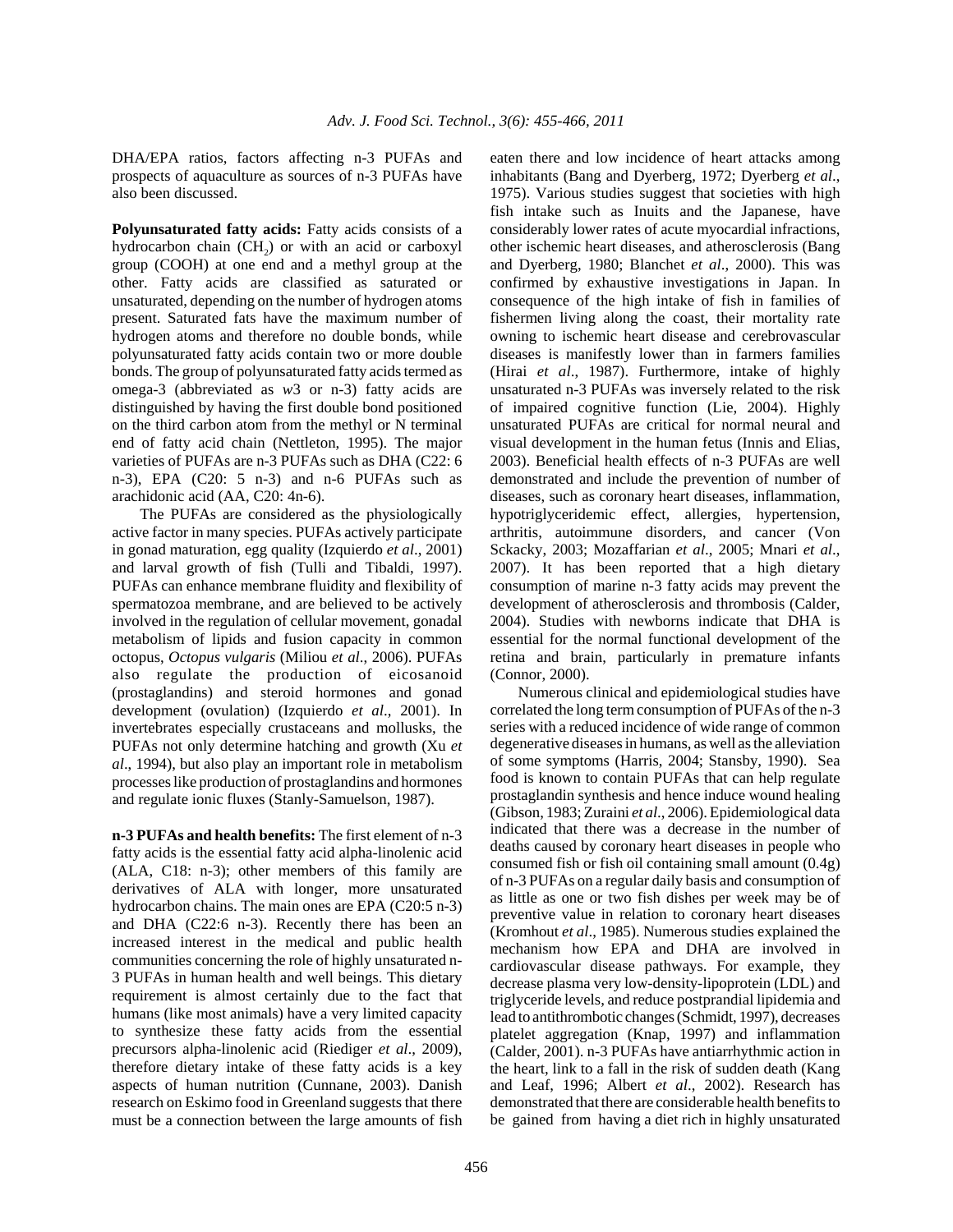## *Adv. J. Food Sci. Technol., 3(6): 455-466, 2011*

| radie 1. Muscle total lipid, PUPA, II-5 and II-6 fatty actus, II-5/II-6 fattos, DHA , EPA and DHA/EPA fattos of some important farmed and which isnes | Farmed/ | Total          |             | $\sum n-3$ fatty |                   | $n - 3/n - 6$ |            |            | DHA/      |                          |
|-------------------------------------------------------------------------------------------------------------------------------------------------------|---------|----------------|-------------|------------------|-------------------|---------------|------------|------------|-----------|--------------------------|
| Species                                                                                                                                               | Wild    | lipid          | <b>PUFA</b> | acids            | n-6fatty<br>acids | ratio         | <b>DHA</b> | <b>EPA</b> | EPA ratio | References               |
| Red porgy                                                                                                                                             | Farmed  | 3.0            | 36.9        | 29.8             | 7.1               | 4.2           | 17.8       | 7.5        | 2.4       | Rueda et al.(1997)       |
| (Pagrus pagrus)                                                                                                                                       | Wild    | 0.7            | 51.2        | 36.7             | 14.5              | 2.5           | 25.7       | 7.1        | 3.6       |                          |
| Gilthead sea bream                                                                                                                                    | Farmed  | $\overline{a}$ | 34.7        | 22.8             | 11.9              | 1.9           | 7.0        | 5.7        | 1.2       | Grigorakis et al. (2002) |
| <i>(Sparus aurata)</i>                                                                                                                                | Wild    |                | 38.0        | 28.7             | 9.3               | 3.1           | 17.6       | 12.7       | 1.4       |                          |
| Gilthead sea bream                                                                                                                                    | Farmed  | 11.1           | 30.7        | 24.1             | 6.6               | 3.7           | 10.9       | 7.5        | 1.5       | Orban et al(2003)        |
| (S. aurata)                                                                                                                                           | Wild    | 7.4            | 16.5        | 12.1             | 4.4               | 2.8           | 3.3        | 5.0        | 0.7       |                          |
| Gilthead sea bream                                                                                                                                    | Farmed  | 0.8            | 32.1        | 24.4             | 7.7               | 3.1           | 18.0       | 5.1        | 3.5       | Saglik et al. (2003)     |
| (S. aurata)                                                                                                                                           | Wild    | 0.5            | 41.3        | 32.6             | 13.0              | 2.5           | 28.3       | 4.3        | 6.5       |                          |
| Gilthead sea bream                                                                                                                                    | Farmed  | 0.2            | 40.3        | 35.5             | 7.8               | 4.2           | 23.0       | 7.7        | 3.0       | Mnari et al(2007)        |
| $(S. \, aurata)$                                                                                                                                      | Wild    | 0.1            | 38.6        | 19.4             | 19.3              | 1.0           | 9.2        | 7.6        | 1.2       |                          |
| White sea bream                                                                                                                                       | Farmed  | 5.8            | 42.3        | 36.3             | 6.0               | 6.1           | 25.2       | 6.0        | 4.2       | Cejas et al(2004)        |
| (Diplodus sargus)                                                                                                                                     | Wild    | 4.0            | 47.2        | 36.3             | 10.9              | 3.3           | 28.4       | 3.9        | 7.3       |                          |

Table 1: Muscle total lipid, PUFA, n-3 and n-6 fatty acids, n-3/n-6 ratios, DHA , EPA and DHA/EPA ratios of some important farmed and wild fishes\*

Table 1: (*continued*)

|                          | Farmed/ | Total |              | $\Sigma$ n-3 fatty | $\Sigma$ n-6fatty | $n-3/n-6$ |            |            | DHA/ |                             |
|--------------------------|---------|-------|--------------|--------------------|-------------------|-----------|------------|------------|------|-----------------------------|
| Species                  | Wild    | lipid | <b>SPUFA</b> | acids              | acids             | ratio     | <b>DHA</b> | <b>EPA</b> |      | <b>EPA</b> ratio References |
| Black sea bream          | Farmed  | 9.2   | 26.8         | 23.4               | 35.5              | 6.7       | 11.8       | 7.3        | 1.6  | Rodriguez et al.(2004)      |
| (Spondyliosoma canthrus) | Wild    | 3.5   | 44.9         | 36.6               | 8.4               | 4.4       | 28.8       | 6.2        | 4.6  |                             |
| Blue fin sea bream       | Farmed  | 3.5   | 27.4         | 17.2               | 10.1              | 1.7       | 1.9        | 4.9        | 2.2  | Hossain et al (2012)        |
| (Sparidentex hasta)      | Wild    | 4.6   | 16.6         | 12.5               | 4.1               | 3.0       | 6.5        | 5.3        | 1.2  |                             |
| Yellow fin bream         | Farmed  | 4.4   | 29.1         | 18.4               | 10.6              | 1.7       | 12.6       | 5.3        | 2.4  | Hossain et al $(2012)$      |
| (Acanthopagrus hasta)    | Wild    | 4.1   | 19.6         | 15.6               | 4.1               | 3.8       | 10.3       | 4.6        | 2.2  |                             |
| Sea bass                 | Farmed  | 5.2   | 36.1         | 26.8               | 9.3               | 2.9       | 18.1       | 6.0        | 3.0  | Alasalvar et al. (2002)     |
| (Dicentrarchus labrax)   | Wild    | 1.4   | 47.4         | 35.6               | 11.8              | 3.0       | 19.5       | 10.6       | 1.8  |                             |
| Sea bass                 | Farmed  | 9.4   | 30.9         | 22.7               | 8.2               | 2.8       | 10.8       | 7.7        | 1.4  | Orban et al. (2003)         |
| $(D.$ labrax $)$         | Wild    | 2.2   | 31.5         | 23.7               | 7.8               | 3.0       | 12.1       | 7.1        | 1.7  |                             |
| Sea bass                 | Farmed  | 2.9   | 31.5         | 16.8               | 14.7              | 1.1       | 9.6        | 6.2        | 1.5  | Saglik et al. (2003)        |
| $(D.$ labrax $)$         | Wild    | 0.6   | 23.3         | 18.3               | 5.0               | 3.7       | 11.7       | 6.7        | 1.7  |                             |
| Sea bass                 | Farmed  | 4.6   | 30.3         | 17.8               | 12.5              | 1.4       | 7.4        | 9.3        | 0.8  | Fuentes et al. (2010)       |
| $(D.$ labrax $)$         | Wild    | 1.0   | 39.1         | 29.9               | 9.2               | 3.3       | 16.6       | 12.2       | 1.4  |                             |

| ravic <i>r. (communeu)</i>    |         |                          |              |                  |                   |               |            |            |      |                             |
|-------------------------------|---------|--------------------------|--------------|------------------|-------------------|---------------|------------|------------|------|-----------------------------|
|                               | Farmed/ | Total                    |              | $\sum n-3$ fatty | $\Sigma$ n-6fatty | $n - 3/n - 6$ |            |            | DHA/ |                             |
| <b>Species</b>                | Wild    | lipid                    | <b>SPUFA</b> | acids            | acids             | ratio         | <b>DHA</b> | <b>EPA</b> |      | <b>EPA</b> ratio References |
| Silver pomfret                | Farmed  | 2.5                      | 27.5         | 21.1             | 6.3               | 3.4           | 16.3       | 4.9        | 3.3  | Zhao et al. $(2010)$        |
| (Pampus argenteus)            | Wild    | 1.1                      | 34.5         | 26.7             | 7.8               | 3.4           | 17.8       | 8.9        | 2.0  |                             |
| Silver pomfret                | Farmed  | 9.6                      | 20.8         | 10.4             | 10.5              | 1.00          | 5.1        | 3.8        | 1.3  | Hossain et al. $(2012)$     |
| (P. argenteus)                | Wild    | 8.6                      | 14.3         | 13.9             | 1.0               | 14.6          | 7.2        | 1.5        | 4.8  |                             |
| Trout (Salmo gaidneri         | Farmed  | 6.0                      | 29.0         | 20.0             | 9.0               | 2.2           | 13.0       | 4.0        | 3.2  | van Vliet and Katan (1990)  |
| and <i>S. trutta fario</i> )) | Wild    | 5.0                      | 35.0         | 30.0             | 5.0               | 6.0           | 15.0       | 7.0        | 2.1  |                             |
| Rainbow trout                 | Farmed  | 1.3                      | 28.4         | 19.4             | 9.0               | 2.2           | 14.9       | 3.0        | 5.0  | Aslan et al. (2007)         |
| (Onchorhynchus mykiss)        | Wild    | 1.2                      | 40.5         | 24.8             | 15.7              | 1.6           | 11.6       | 7.4        | 1.6  |                             |
| Salmon (Salmo salar)          | Farmed  | 16.0                     | 20.0         | 17.0             | 3.0               | 5.7           | 7.0        | 5.0        | 1.4  | van Vliet and Katan (1990)  |
|                               | Wild    | 10.0                     | 22.0         | 20.0             | 2.0               | 10.0          | 10.0       | 5.0        | 2.0  |                             |
| Halibut (Hippoglossus         | Farmed  | ٠                        | 30.3         | 21.2             | 9.1               | 2.3           | 11.1       | 5.7        | 2.0  | Cahu et al. (2004)          |
| hippoglossus)                 | Wild    | $\overline{\phantom{a}}$ | 43.9         | 40.4             | 3.5               | 11.5          | 25.4       | 12.2       | 2.2  |                             |
| Turbot (Scaophthalmus         | Farmed  | 1.1                      | 47.3         | 38.5             | 8.8               | 4.4           | 24.5       | 8.2        | 3.0  | Serot et al. (1998)         |
| maximus)                      | Wild    | 0.6                      | 49.3         | 44.3             | 5.0               | 8.9           | 28.3       | 9.3        | 3.0  |                             |

Table 1: (*continued*)

Table 1: (*continued*)

|                                                                                                                            | Farmed/ | Total                    |                     | $\sum_{n=3}$ fatty | $\sum n$ –6fatty | $n - 3/n - 6$ |            |            | DHA/      |                            |
|----------------------------------------------------------------------------------------------------------------------------|---------|--------------------------|---------------------|--------------------|------------------|---------------|------------|------------|-----------|----------------------------|
| <b>Species</b>                                                                                                             | Wild    | lipid                    | <b><i>YPUFA</i></b> | acids              | acids            | ratio         | <b>DHA</b> | <b>EPA</b> | EPA ratio | References                 |
| Macquarie perch                                                                                                            | Farmed  | 9.2                      | 32.5                | 18.2               | 14.3             | 1.3           | 1.0        | 3.5        | 3.1       | Sheikh-Eldin et al. (1996) |
| (Macquaria australasica)                                                                                                   | Wild    | 8.2                      | 33.3                | 16.8               | 16.5             | 1.01          | 8.2        | 4.2        | 2.0       |                            |
| Perch                                                                                                                      | Farmed  | $\sim$                   | 35.0                | 27.1               | 6.01             | 4.5           | 16.8       | 7.2        | 2.3       | Jankowska et al. (2010)    |
| (Perca fluviatilis)                                                                                                        | Wild    | $\overline{\phantom{a}}$ | 43.0                | 29.2               | 3.1              | 2.2           | 16.7       | 7.3        | 2.3       |                            |
| Grouper (Epinephelus                                                                                                       | Farmed  | 3.8                      | 25.6                | 9.2                | 16.4             | 0.6           | 4.7        | 3.4        | 1.4       | Hossain et al. $(2012)$    |
| coioides)                                                                                                                  | Wild    | 4.4                      | 21.6                | 11.3               | 10.3             | 1.1           | 7.6        | 2.4        | 3.2       |                            |
| Red drum                                                                                                                   | Farmed  | 2.1                      | 35.6                | 14.0               | 21.6             | 0.6           | 6.9        | 4.4        | 1.6       | Jahncke et al. (1988)      |
| (Sciaenops ocellatus)                                                                                                      | Wild    | 0.56                     | 37.3                | 29.5               | 7.8              | 3.8           | 21.1       | 3.6        | 5.9       |                            |
| Northern pike                                                                                                              | Farmed  | 2.4                      | 42.0                | 32.4               | 6.5              | 5.0           | 18.9       | 9.4        | 2.0       | Jankowska et al. (2008)    |
| (Esox lucius)                                                                                                              | Wild    | 0.2                      | 58.3                | 41.3               | 15.8             | 2.6           | 28.0       | 6.7        | 4.2       |                            |
| Gulf sturgeon                                                                                                              | Farmed  | $\sim$                   | 31.3                | 24.3               | 7.1              | 3.4           | 12.2       | 8.3        | 1.5       | Chen et al. (1995)         |
| (Acipenser oxyrinchus desotoi)                                                                                             | Wild    | $\overline{\phantom{a}}$ | 15.9                | 11.3               | 4.6              | 2.5           | 6.1        | 1.8        | 3.4       |                            |
| Rohu (Labeo rohita)                                                                                                        | Farmed  | 4.3                      | 25.0                | 12.6               | 12.4             | 1.0           | 5.1        | 2.6        | 2.0       | Sharma et al. (2010)       |
|                                                                                                                            | Wild    | 1.6                      | 41.5                | 19.0               | 22.5             | 0.8           | 9.9        | 3.2        | 3.1       |                            |
| Expressed as % of total fatty acids, PUFA-Polyunsaturated fatty acids, DHA-Docosahexaenoic acid, EPA-Eicosapentaenoic acid |         |                          |                     |                    |                  |               |            |            |           |                            |

PUFAs, and in particular EPA and DHA. For example, the highly unsaturated PUFAs ARA and DHA play an important role in neonatal health and development

(Horrocks and Yeo, 1999; Innis, 2000), in particular the acquisition of ocular vision and brain development: it is for this reason that both these fatty acids are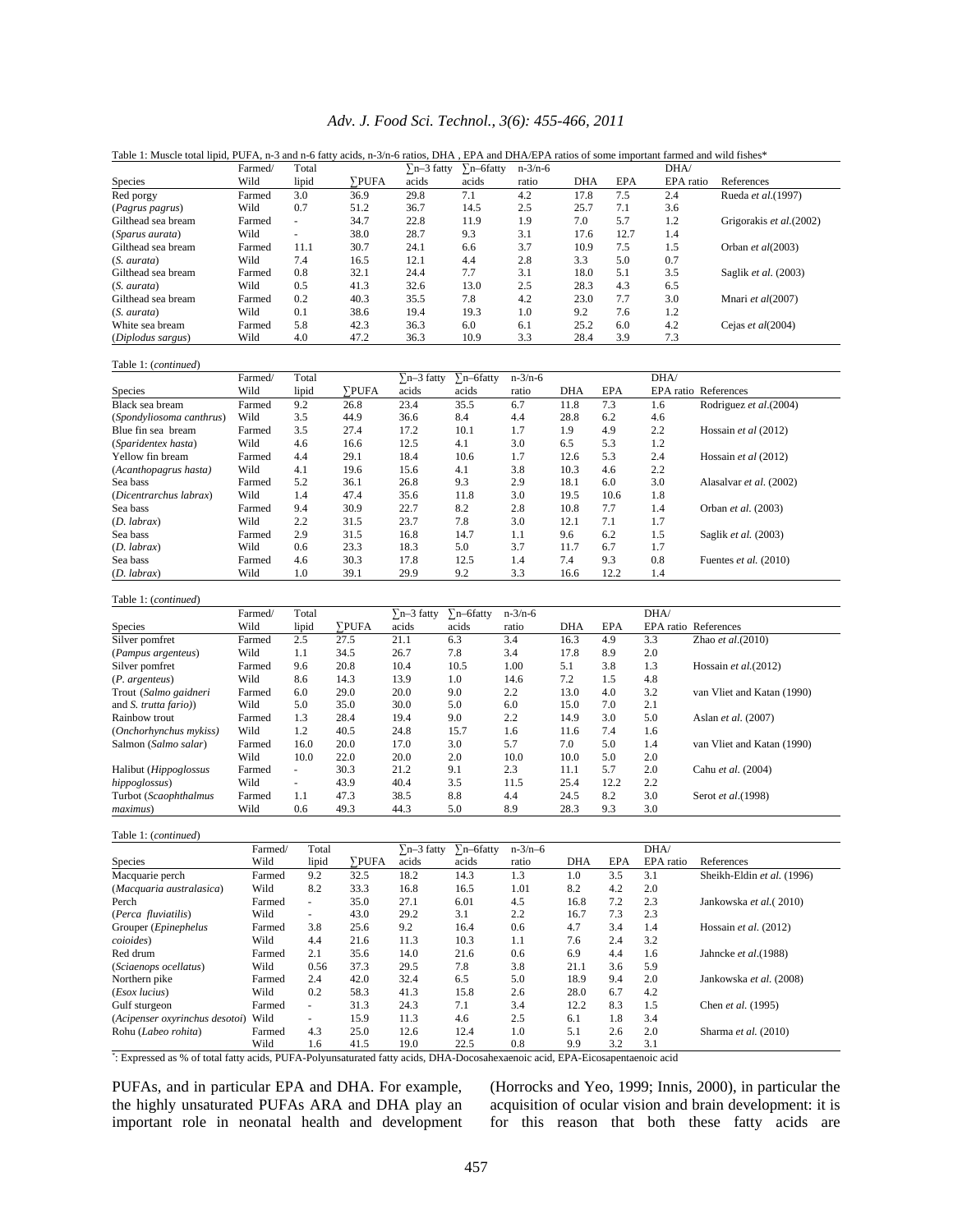recommended for inclusion in infant formula milks (Agostoni, 2008).

Although refined fish oils can provide nutrients of high biological value, crude fish oil has potential hazards. Highly unsaturated fatty acids are easily oxidized. Also pollutants and impurities accumulate in fish (Racine and Deckelbaum, 2007). Since EPA and DHA are highly unsaturated long chain PUFAs, they are susceptible to lipid peroxidation (Yagi, 1987). Under conditions of higher dietary intakes of EPA and DHA, the excretion of urinary malondialdehyde (MDA), a principal end product of lipid per oxidation, is elevated (Wahle and Brown, 1990), probably reflecting an amplification of cellular hydroperoxide production. Thus, ingestion of excess n-3 PUFAs may contribute to an overall enhancement of prooxidant stress in the body resulting lower concentration of endogenous antioxidants, such as vitamin E (Harmon *et al*., 1966). A recent study also showed that daily intake of fish oil supplements reduces the plasma concentration of vitamin E to below normal range (Nair *et al*., 1993).

In most Western societies, the diets are dominated by vegetable oils and processed foods which contain excessive levels of n-6 fatty acids such as linoleic acids, and are generally under-represented in levels of n-3 PUFAs (Cordain *et al*., 2005). It has been estimated that our ancestral dietary fat composition showed a n-6/n-3 ratios of 2:1, this same ratio is today in excess of 10:1 (Simopoulos, 1999). To address the imbalance, some researchers have proposed an inclusion of a fish component in the diet (Lovegrove *et al*., 1997), daily supplements of fish oil (Howe, 1996) or incorporation of stabilized fish oil in food products, such as margarine (Saldeen *et al*., 1998) and liquid foods (Kolanowski *et al*., 1999). Marine fish, specially marine carnivores, have a natural diet rich in highly unsaturated n-3 fatty acids. As a consequence, the level of n-6 fatty acids as well as those of short chain n-3 PUFAs are rich in freshwater than in marine fish, the latter having higher concentrations of long-chain n-3 PUFAs (Ackman, 1967). Therefore, the foods of marine origin and their enrichment in artificial diets might be desirable from human nutritional point of view.

#### **Fish as source of n-3 PUFA-**

farmed vs wild: There is a nutritional deficit of n-3 PUFA in the human diet; therefore, a high consumption of food containing these fatty acids is recommended. Modification of human diet such as fish, that form part of our diet, is another alternative for increasing the consumption of these fatty acids in our food (Valenzuela, 1999). To increase the intake of n-3 PUFA, researchers have proposed the inclusion of a fish or shell fish or incorporation of stabilized marine oil in food products (Osman *et al*., 2001). Consequently, n-3 concentrated oils, salmon oil and cod liver oil are readily available as supplements in the liquid or capsule form in pharmacies and health stores. However, some research suggest that the bioavailability of n-3 PUFA and thus the health benefits are enhanced when fatty fish are consumed compared with supplementation of the diet with fish oils in the form of capsules (Elvevoll *et al*., 2006). Although when fish is suggested as a means of improving health, both fat content and the PUFA composition must be considered (Savage, 2009). Comparing different types of fish, lower risk of coronary heart disease (CHD) appears more strongly related to intake of oily fish (e.g. salmon, herring, sardine), rather than lean fish (e.g. cod, catfish, halibut) (Oomen *et al*., 2000; Mozaffarian *et al*., 2003). Farmed fish have the advantage of being reared and harvested under control conditions so hazards associated with fish consumption can more easily be controlled (Fuentes *et al*., 2010). It is of considerable interest for the farming industry and consumers to be aware of the compositional and nutritive differences between farmed and wild fish. Table 1 shows the known composition of n-3 PUFAs, total n-3 and n-6 fatty acids, DHA, EPA, n-3/n-6 and DHA/EPA ratios of some farmed and wild fishes in order to estimate whether the expected health benefits of former are potentially the same as those of the later. The fat content in fish varies from 1% in white fish e.g. cod, coley, plaice and haddock to 25% in oily fish e.g. trout, salmon, mackerel, herring, pilchard and sardine (Gibson, 1988). With few minor exceptions most of the farmed fish as shown in Table 1 have been found to contain higher lipid than wild fishes. This observation is also in agreement with data previously published on different species (Otwell and Rickards, 1981; Chanmugam *et al*., 1986; Haard, 1992). Grigorakis (2007) also reported that cultured gilthead bream had significantly higher muscle fat than their wild counterparts. Farmed fish accumulate more intracellular lipid than wild ones, mainly in the form of neutral fats (Haard, 1992).

Regarding the fatty acid differences, in general, most of the studies reported in Table 1 observed higher content of total PUFAs and n-3 PUFAs in wild than those of the farmed ones. However, these results are in contrast to what has been found by other authors (Chen *et al*., 1995; Orban *et al.,* 2003; Mnari *et al*., 2007; Hossain *et al*., 2012), who found higher proportion of total PUFAs and n-3 PUFAs in farmed fish than in wild specimen of different fish species. However, in case of n-6 PUFAs, the trend was mixed between farmed and wild fishes. The difference in n-3 PUFA composition of lipids between farmed and wild fishes observed in different studies can be explained by the fatty acid composition of the diet of both wild and farmed fishes. Most of the marine fishes are carnivores and eat small fish and crustaceans in which the PUFAs are nearly n-3 PUFAs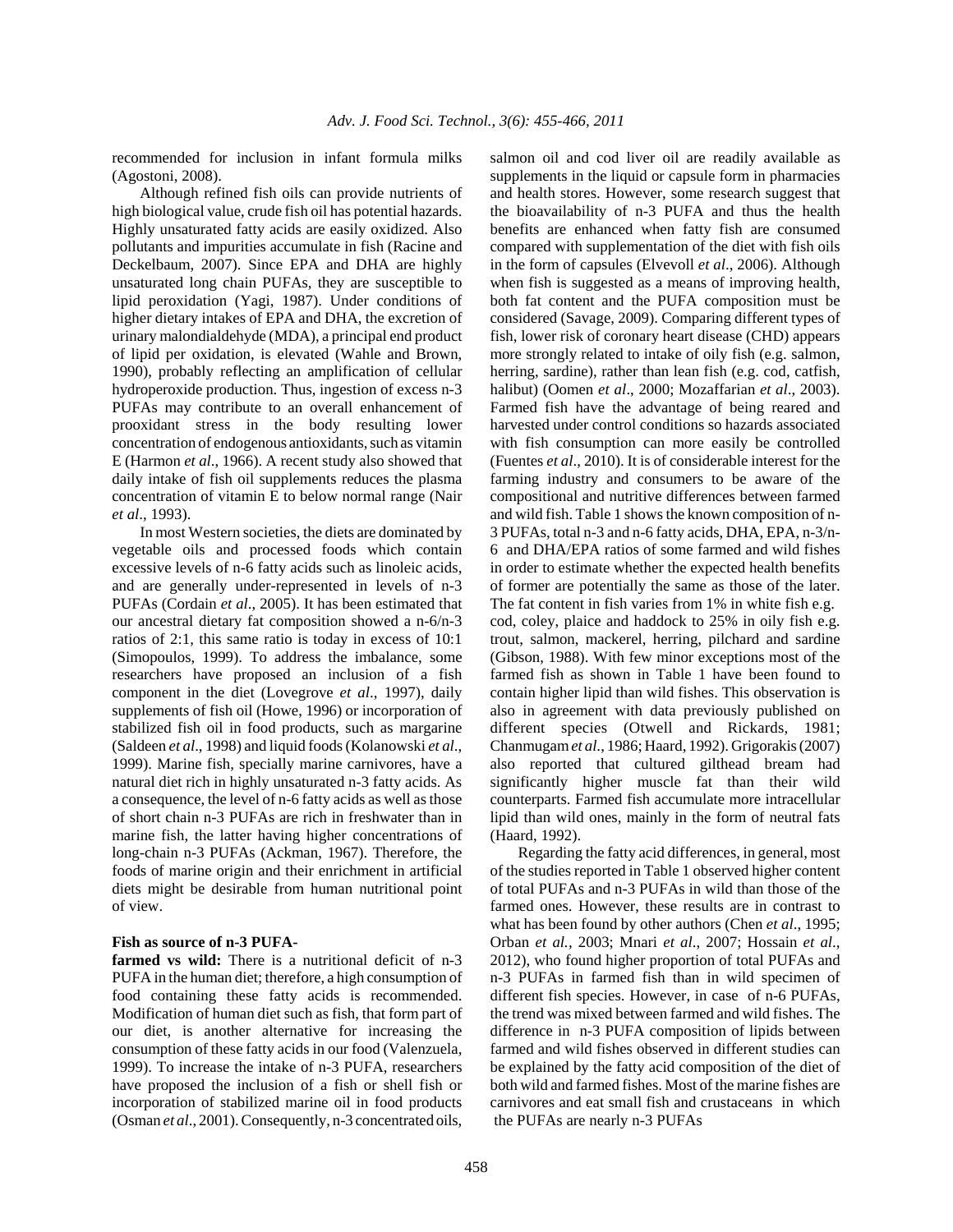|                | % Total fatty acids |              |  |  |  |  |  |
|----------------|---------------------|--------------|--|--|--|--|--|
|                |                     |              |  |  |  |  |  |
| Oil sources    | EPA                 | DHA          |  |  |  |  |  |
| Anchovy        | $9.0 - 18.2$        | $8.7 - 13.0$ |  |  |  |  |  |
| Sardine        | 12.4-14.5           | 9.8-12.5     |  |  |  |  |  |
| Mackerl        | 6.1 5.7             | $7.0 - 8.7$  |  |  |  |  |  |
| Herring        | 7.4-7.4             | $6.7 - 8.7$  |  |  |  |  |  |
| Salmon         | 12.7-13.4           | 10.0-10.2    |  |  |  |  |  |
| Halibut (wild) | 12.2                | 25.4         |  |  |  |  |  |
| Sand eel       | 10.9                | 9.7          |  |  |  |  |  |
| Menhaden       | 10.6                | $6.4 - 9.2$  |  |  |  |  |  |
| Capelin        | 9.9                 | 7.9          |  |  |  |  |  |
| Tuna           | 4.6                 | 18.3         |  |  |  |  |  |

| Table 2: EPA and DHA content in several common fish oils* |  |  |
|-----------------------------------------------------------|--|--|
|-----------------------------------------------------------|--|--|

\*: Adapted from Racine and Deckelbaum (2007)

and n-6 PUFAs proportion is very low. In contrast, the commercial feeds usually use cereal and vegetable oils that contain more of the n-6 fatty acids and less n-3 PUFAs. However, commercial feeds which use high proportion of fish meal and fish oil usually contains higher proportion of n-3 PUFAs and less of n-6 PUFAs. So, feeding such commercial diets will lead to the deposition of higher n-3 PUFAs in the fish muscle. Ackman and Takeuchi (1986) reported that the percentage of n-3 fatty acids in cultured marine fish is usually lower than their wild counterparts, presumably because of the lack of lipids originating from marine phytoplankton and other marine organisms.

The n-3/n-6 ratio has been suggested to be a better index for comparing the relative nutritional value of different species (Piggot and Tucker, 1990). However, this index is of limited value without consideration of which fatty acids are present. Generally, C20 and C22 fatty acids are more nutritionally valuable than C18 fatty acids (Arts *et al*., 2001). Owning to their predominating quantity, two fatty acids namely DHA and EPA are responsible to the greatest extent for changes in the n-3/n-6 ratios, a reliable indicator that enables a comparison of relative nutritive value of lipids. The n-3/n-6 ratios observed in different marine fishes as shown in Table 1 were found to vary between 0.6 to 11.5. According to Sargent (1997) the optimum ratio of n-3/ n-6 PUFA should be 1:5 (0.2). The higher the n-3/n-6 ratios, the more able the body is to use the n-3 fats. A lower ratio means the enzymes that convert these fats into the forms in which they are active in the body are more likely to be used up by the n-6 PUFAs. All the fish in Table 1 showed a much higher ratios of n-3/n-6 PUFAs. In most cases, the cultured sea bream showed a higher n-3/n-6 in contrast to those reported by Grigorakis *et al*. (2002) and Hossain *et al*., 2012. On the other hand, all the studies with sea bass showed higher n-3/n-6 values for wild compared to those of the farmed ones. Likewise, wild silver pomfret, trout, salmon, halibut, turbot, perch and red drum showed higher n-3/n-6 ratios (Table 1) values than those of their counterparts. As mentioned earlier, diet is the main factor affecting the n-3 and n-6 PUFA content in fish, but location, species, season and environmental conditions may also play a role. Whether the diet is natural or compounded, the fatty acid composition of fish muscle is clearly influenced by their diet (Justi *et al*., 2003). Young (2009) in his review article reported that the ratio of n-3:n-6 PUFA in farmed tilapia did not exceed 1. According the same author, the ratio of these acids in wild tilapia differs due to the fact that the diet of wild fish contains higher contents of n-3/n-6. Generally, fish lipids and fish products have much higher n-3/n-6 ratio than is recommended (1:5), and from nutritional standpoint this is highly beneficial and desirable for the daily human diet. The n-3/n-6 ratios in other foodstuffs is considerably lower than recommended. For example, this ratio ranges from 1:10 to 1:2 in animal lipids, while in vegetable oil that are used widely in households, these ratios ranges from 1:15 to 1:200 (Usydus *et al*., 2011).

In all cases, with the exception of Fuentes *et al*. (2010) the percentage share of DHA in the lipid exceeded that of EPA. The ratios of DHA/EPA ranged between 0.7 and 7.3. The majority of the wild fish showed higher DHA/EPA ratios than their counterparts. However, the lowest of DHA/EPA ratio of 0.7 was noted in wild gilthead sea bream (Orban *et al*., 2003). In contrast, some cultured fish showed higher DHA/EPA ratios than the wild; the reason could be related to their dietary regime as has been discussed previously. Whalen (2009) reported that high ratio of DHA/EPA has an advantageous impact on consumer health and that DHA is more efficient than EPA in reducing the risk of coronary heart diseases. The biological significance of dietary DHA/EPA can be viewed in terms of competitive interactions between fatty acids for incorporation into phospholipids, especially competition for the enzymes that esterifies fatty acids into the phospholipids structures (Sargent *et al*., 1999). A positive correlation between dietary DHA/EPA and fish larval growth and survival has been reported (Rodriguez *et al*., 1997). Wu *et al*. (2002) also reported that DHA is superior to EPA in promoting fish growth.

Table 2 shows the EPA and DHA content of several common fish oils. Among them halibut, tuna, herring and mackerel oils showed higher DHA levels than their EPA levels. On the other hand, anchovy, sardine, salmon, sand eel, menhaden and capelin oil showed higher EPA levels than their DHA levels. The highest level of DHA (25%) and EPA (9.0 - 18.2%) were recorded in halibut and anchovy respectively. Currently fish oil is mainly a byproduct of fish meal and species used for fish oil production are not necessarily the richest in n-3 PUFAs. Most often oil is extracted from three categories of fish: species caught primarily for fish meal production (such as sand eel, menhaden or Norway pout), surplus of fish caught primarily for human consumption, and non-foodgrade fish (Racine and Deckelbaum, 2007). The manufacturers of fish oil supplements usually blend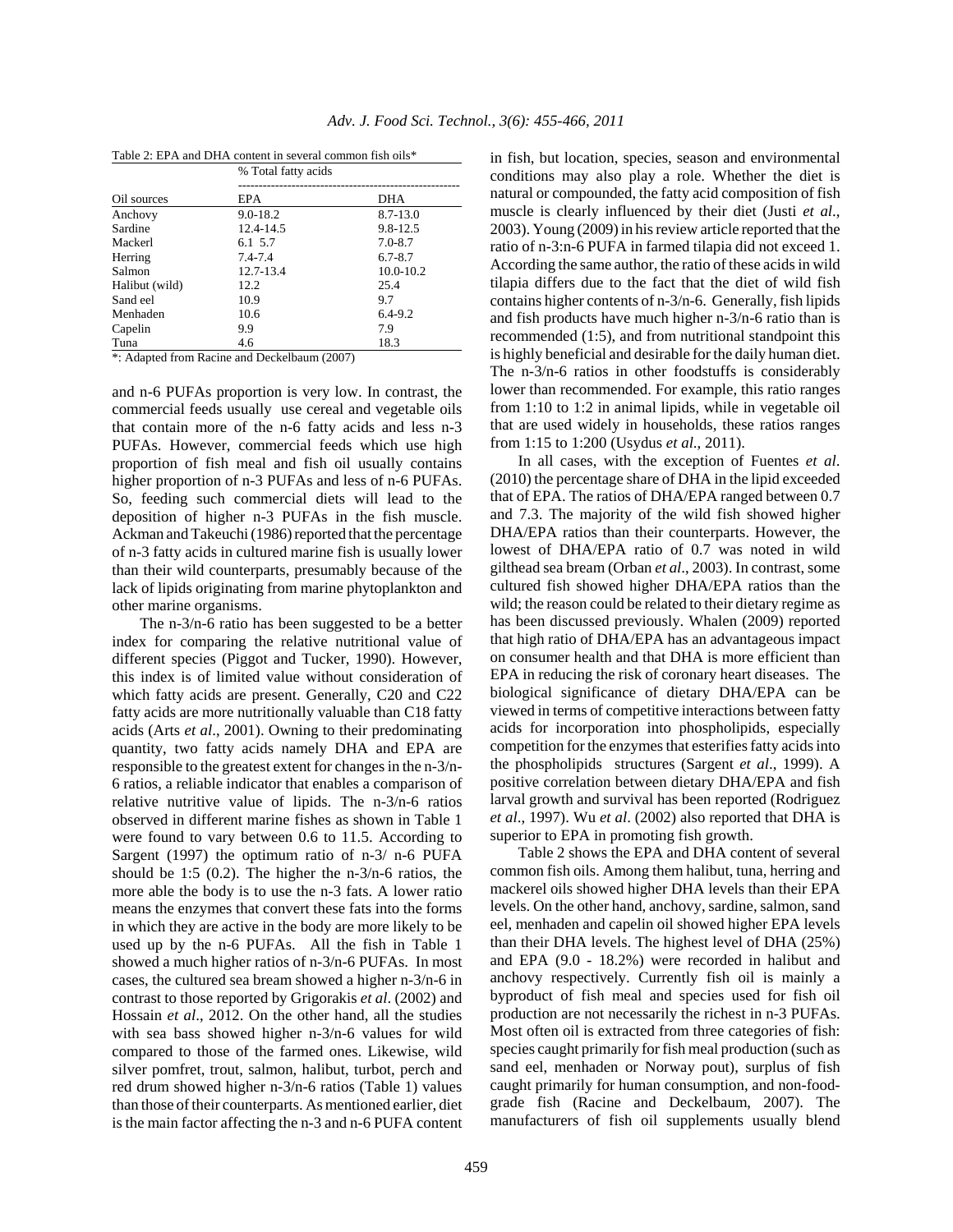different sources of fish oil together to get a desired ratio of DHA and EPA. Fish oil capsules may contain 20 to 80% of EPA and DHA by weight, little or no mercury and variable levels of polychlorinated biphenyls (PCBs) and dioxins (Jimenez *et al*., 1996). People who do not eat fish, a fish oil supplement may be considered. The most common fish oil capsules in the United States provide 180 mg of EPA and 120mg of DHA per capsule. So, depending upon preparation up to three 1 g fish oil capsule per day may be necessary to provide  $\approx 1$  g/d of n-3 PUFAs. However, compared with oil supplement, fish intake also provides potentially beneficial protein, vitamin D and selenium.

**Factors relating to n-3 PUFA in fish:** The biochemical composition of fish is strongly affected by the composition of their food (Henderson and Tocher, 1987; Orban *et al*., 2007). In addition to food, other factors such as species, genetics, size, reproductive status as well as the environmental characteristics can also influence the proximate composition of fish (Piggot and Tucker, 1990). Dietary lipids may affect the fatty acid composition of fish, which (mostly marine fish) find it difficult to desaturate and elongate fatty acid chains consisting of more than 18 carbon atoms (Watanabe, 1982). Dietary intakes are therefore responsible for the high DHA and EPA content in fish. As mentioned the acquisition and accumulation of n-3 PUFA in fish largely depends on what the fish eats. Atlantic menhaden (*Brevoortia tyrannus*), which is extensively used for fish oil production, is a good example of direct transfer of fatty acids from primary producers to fish since adult fish are filter feeders (Arts *et al*., 2001). In addition to dietary niche and variability of component dietary sources, seasonal variation in food availability has also been noted to influence the total lipid content and n-3 PUFA content of fish (Jensen *et al*., 2007). Pelagic fishes living in cold water usually have the highest content of EPA and DHA. The content of n-3 PUFA can vary considerably even in a single species depending on the season and area of fishing as well as the age and gender of the fish (Ackman, 1982).

Significant differences were found between the two sexes of tilapia in the n-3 PUFA, resulting in a higher n-3- /n-6 ratios in the males (Biro *et al*., 2009). The higher levels of n-3 PUFA in the muscle of male fish than that of females also found in *Salmo trutta macrostigma* (Akpinar *et al*., 2009), in *Onchorhynchus mykiss* (Gorun and Akpinar, 2007). The fatty acid profile exhibited many differences between the two fish groups, with the spawning herring having significantly higher PUFA content in the gonads, with DHA representing the greatest proportion at more than twice than that found in the flesh (Huynh *et al*., 2007). However, the total content of n-3 PUFA was low, due to the fact that herring eggs and milt contain a low amount of lipid. Moreover, due to the significant lipid loss during spawning, the absolute amounts of n-3 PUFA in the flesh of spawning fish will decrease even further. Thus, non-spawning herring are a better nutritional food source than spawning herring (Huynh *et al*., 2007).

Farmed fish show more constant rates of EPA and DHA synthesis because of their feed is controlled and balanced throughout the farming period (Cahu *et al*., 2004). There are also differences in terms of fatty acid composition between fresh water and marine water fishes. Fresh water fish is generally recognized to contain lower levels of n-3 PUFA than marine fish (Akpinar *et al*., 2009). However, chain elongation and desaturation processes are more efficient in fresh water fish than in marine fish. Thus, fresh water fish can be converted to a food of having higher nutritional value with proper feed (Steffens, 1997). Environmental factors including salinity and temperature have been shown to influence the fatty acid composition (Cordier *et al*., 2002; Ibarz *et al*., 2005). In gilthead bream increase of unsaturation in muscle polar lipids (EPA and DHA in particular) has been related to cold acclimation from 18 to 8°C irrespective of temperature drop rates (Ibarz *et al*., 2005). In cultured sea bass, increase of salinity was negatively correlated with DHA concentration in muscle polar lipids (Cordier *et al*., 2002). Dunstan *et al*. (1999) also reported that with increased latitude there was a concomitant increase in n-3 PUFA, with DHA being particularly high in fish from cooler waters. Thus, in general, cold-water fish present higher n-3 PUFA concentration than those of tropical water fishes.

**Limitations or safety of fish as a source of n-3 PUFAs:** Some species of fish may contain significant levels of methyl mercury, polychlorinated biphenyls (PCBs), dioxin and other environmental pollutants. Although refined fish oils can provide nutrients of high biological value, crude fish oil has potential hazards. Highly unsaturated fatty acids are easily oxidized. Also pollutants such as methyl mercury, PCBs and pesticides can accumulate in fish (Racine and Deckelbaum, 2007). Oxidation affects color and taste of fish oil and impair its nutritional value. Oxidation can be increased by exposure to temperature, light, trace metals and certain enzymes. Generally antioxidants are added to fish oils. The oils are often encapsulated which protects against light, oxygen and other oxidant stimulants (Genot *et al*., 2004). Fish are usually deep frozen after catch to prevent the oxidation.

Mercury is a heavy metal which is usually converted into organic methyl mercury by microbial activity. Inorganic mercury is poorly absorbed following ingestion, while methyl mercury is readily absorbed and transported into tissues. Methyl mercury bioaccumulates in the aquatic food chains and has greater potential toxicity than inorganic mercury. Methyl mercury has long life in humans and bioaccumulates in lager, long-living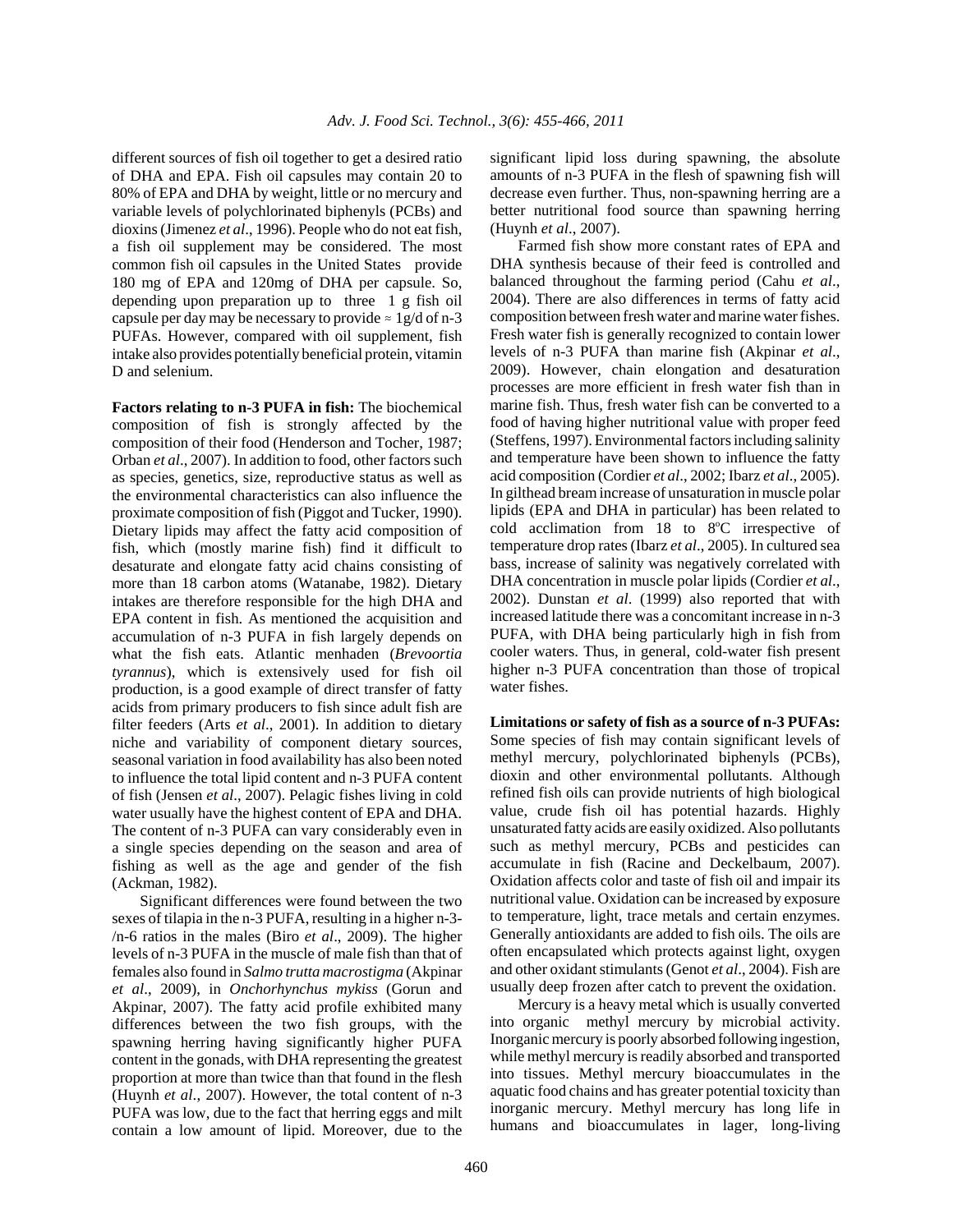predators e.g. sword fish, shark, king mackerel have higher tissue concentrations, while smaller or shorterlived species such as shellfish, salmon etc. have very low concentrations (Risher *et al*., 2002). Other species either wild or farmed are also exposed to methyl pollutions especially in coastal waters. Health effects of very high mercury exposure following occupational or industrial accidents are well documented but health effects of chronic low level mercury exposure i.e. that seen with fish consumption are less well established (Mozaffarian and Rimm, 2006). Very high levels of methyl mercury mainly affect neural development, leading to mental retardation, visual loss, and can cause neuromuscular symptoms such as poor coordination and abnormal muscle reflexes (Risher *et al*., 2002). Mozaffarian and Rimm (2006) concluded that potential risks of fish intake must be considered in the context of potential benefits. Based on strength of evidence and potential magnitudes of effect, the benefits of modest fish consumption (1- 2 serving per week) outweigh the risks.

Organochlorine pesticides, PCBs and dioxins are resulting from human activities. Dioxin and PCBs are fat soluble and persistent chemicals found in many foods. Oily fish and fish oil supplements have large fat deposits. Levels are usually high in fish liver oil than in fish body oils (MAAF, 1999). Because of dioxin and PCBs accumulate in fat over time it is possible that exposure levels over a life time are more important to health than individual high dose. Fish from industrialized coasts are more contaminated, especially if they do not migrate. Several studies found significant amounts of PCBs and other organochlorine residues in fish oils (Jimenez *et al*., 1996; Jacob *et al*., 2004) even though bleaching and deodorization steps removed about half of the contents of these pollutants from crude fish oil. These compounds have been linked to abnormalities in neural and cognitive development, fertility and thyroid functions and to birth defects, immunosuppression and increased risk of some malignancies (Mozaffarian and Rimm, 2006). Hopper (1999) recommended that people with cardiovascular disease should consume 200-400g of oily fish per week as there is good evidence that it is protective, despite the levels of dioxins and PCBs it contains. For those who cannot tolerate oily fish, fish body oil supplements (not fish liver oil) should be recommended at a level of 0.5 - 1.0g of n-3 fats per day. However, the consumers need to be aware of both the benefits and risks of fish consumption for their particular stages of life. Children and pregnant and lactating women may be at increased risk for mercury intoxication from fish consumption but also are at low risk for coronary heart diseases. Thus, avoidance of potentially contaminated fish is a higher priority for this group. For middle-aged and older men and postmenopausal women, the benefits of fish consumption far overweigh the risks with the guidelines established by the FDA and Environmental Protection Agency (Kris-Etherton *et al*., 2002).

**Prospect of aquaculture as a sustainable source of n-3 PUFAs:**Concerns exists about sustainability of aquaculture and commercial fishing practices (Naylor *et al*., 2000; Pauly *et al*., 2005). The lipid content and fatty acid composition of fish and shellfish are affected by various factors including genetic, seasonal and environmental factors, and the nutritional quality of dietary components. This can cause variation in the nutritional quality of seafood caught from different areas and times of the year. Farming marine fish specially for high n-3 PUFA content can overcome the problem of variation in the fatty acid composition of fish due to dietary variance (Savage, 2009). Moreover, in aquaculture, one has greater control during the production and processing of the organisms to optimize n-3 PUFA content. As consumer, we take wild fish as they come, but the body composition of farmed fish can be altered. Fish feed can be supplemented with protein and lipids to make the body composition more favorable for human health and nutrition. Justi *et al*. (2003) reported that *Oreochromis niloticus*, which received a diet with addition of flaxseed oil (high in n-3 fatty acids) showed highest index for n-3 PUFA and the best n-3/n-6 ratio. Thus, it shows that it is possible to favorably change the body composition of fish through changes in diets (Steffens, 1997). Sargent *et al*. (1989) also agreed that it is technically possible to produce a fish with a ratio of n-3/n-6 PUFA that is optimal for human nutrition. Proper choice of dietary lipid sources would allow the fatty acid composition of cultured fish to be tailored to address the beneficial health aspects and consumer's demand (Alasalvar *et al*., 2002).

 A further advantage of farming fish and shellfish for n-3 PUFA content as opposed to harvesting wild stock is the potential better control of environmental contaminants. However, as mentioned earlier, one of the most important reason for farming marine fish organism for n-3 PUFA as opposed to capture fisheries is to ensure sustainable resources. Fish oil remains as the main source of n-3 PUFA for human health supplements. However, diminishing wild fish stocks are forcing the industry to look at more sustainable alternatives to capture fisheries for food and related products. Some progress have been made such as changes in feed to reduce dependence on fish meal or oil (Naylor *et al*., 2000). Aquaculture has started to replace fish oil with vegetable oils, incorporating soybean, corn and canola into aquafeeds. However, given the importance of n-3 PUFAs for health, balance must be achieved between environmental and economic concerns to allow sustainable financially viable aquaculture and commercial fishing (Naylor *et al*., 2000; Pauly *et al*., 2005).

**Optimal intakes of n-3 PUFA:** Optimal intake of n-3 PUFA may vary depending on population and outcome of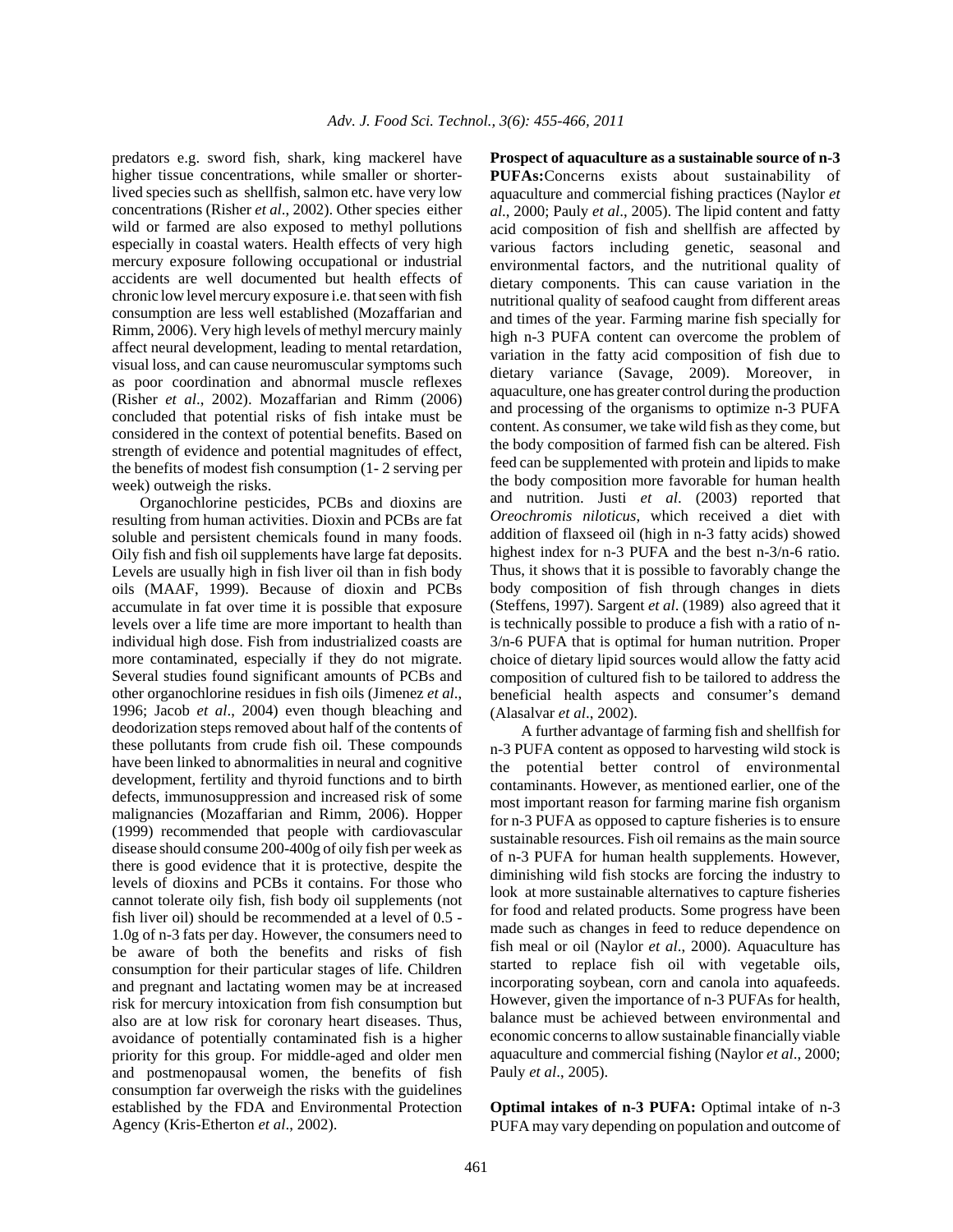interest (Mozaffarian and Rimm, 2006). A number of countries (Canada, Sweden, United kingdom, Australia, Japan) as well as the World Health Organization and North Atlantic Treaty Organization have made formal population-based dietary recommendations for n-3 PUFAs. Typical recommendations are 0.3 to 0.5 g/d of EPA +DHA and 0.8 to 1.1g of  $\alpha$ -linolenic acid (Kris-Etherton *et al*., 2002). These recommendations can easily be met by following the AHA Guidelines to consume two servings per week, with an emphasis on fatty fish (i.e. salmon, herring, and mackerel, and by using vegetable oil containing  $\alpha$ -linolenic acid. Commercially prepared fried fish (e.g. from restaurants and fast food establishments), as well as many frozen convenience-type fried fish products should be avoided because they are low in n-3 PUFAs and high in trans-fatty acids (Kris-Etherton *et al*., 2002).

For individuals with coronary heart disease, 1 g/d of EPA +DHA is recommended to reduce coronary heart disease mortality (Kris-Etherton *et al*., 2002; Van de Werf *et al*., 2003). This could be achieved by consuming approximately 6 ounce ( $\approx$  170 g) serving/week of fish richest in n-3 PUFAs (e.g., farmed salmon, anchovies, herring), more frequent consumption of other fish or supplements (Mozaffarian and Rimm, 2006). On the other hand, Gebauer *et al*. (2006) reported that according to the Dietary Guidelines for American 2005, consuming approximately two servings of fish per week (8 ounce  $\approx$ 227g) may reduce the risk of mortality from coronary heart disease and that consuming EPA and DHA may reduce the risk of mortality from cardiovascular disease in people who have already experienced a cardiac event. For those individuals do not eat fish, have limited access to variety of fish, or cannot afford to purchase fish, a fish oil supplement may be considered.

### **CONCLUSION**

Increase in consumption of fish in general with the hope of increasing the n-3 PUFA concentration may not be the answer as they may cause a concomitant increase in the n-6 concentration as well-especially in fish where n-3 to n-6 ratios are very small. Therefore, fish with higher n-3/n-6 ratios should be recommended for consumption. However, allowing a direct comparison of the lipid quality of fish from different sources, an estimation of the absolute content of total n-3 and n-6 PUFAs in fish flesh has more importance in view of human consumption. Farmed fish generally have higher total lipid levels than the wild fish, 100g of farmed fish fillet can provide a higher amount of n-3 PUFAs (especially EPA and DHA) than 100g of wild fish. This observation has more important nutritional implication considering that now-a-days an increasing proportion of fish in the markets are coming from aquaculture sources.

Although today's fish oil production meets demand, it is likely that it will not be possible to increase the oil production without adversely affecting the world's wild stock of fish. Neither wild nor the farmed fish constitute a sustainable sources of n-3 fatty acids for supplementation. Solution must be found through the evolution of current aquaculture system or finding alternative sources like marine microalgae (Racine and Deckelbaum, 2007). However, the microalgae industry faces high production costs at the moment and still needs to improve its cost-effectiveness. So, multiple sources of n-3 fatty acids will likely be needed to meet the demand for n-3 PUFAs specially EPA and DHA intakes as their impact on health are increasingly recognized. Finally it is concluded that provided that they are raised under appropriate conditions and dietary regime, farmed fish can provide the consumers a nutritional composition that is at least as beneficial as that provided by wild fish.

### **REFERENCES**

- Ackman, R.G., 1967. Characteristics of the fatty acids and biochemistry of some freshwater fish oils and lipids in comparison with marine oils and lipids. Comp. Biochem. Physiol., 22: 907- 922.
- Ackman, R.G., 1982. Fatty Acid Composition in Fish Oil. In: Barlow, S.M. and M.E. Stansby, (Eds.), Nutritional Evaluation of Long-Chain Fatty Acids in Fish Oil. Academic Press, New York, pp: 25-28.
- Ackman, R.G., 1989. Nutritional composition of fats in sea foods. Prog. Food Nutr. Sci., 13: 161-241.
- Ackman, R.G. and T. Takeuchi, 1986. Comparison of fatty acids and lipids of smolting hatchery-fed and wild Atlantic salmon (*Salmo salar*). Lipids, 21: 117-120.
- Agostoni, C., 2008. Role of long-chain polyunsaturated fatty acids in the first year of life. J. Pediatr Gatroenterol Nutr, 147: 962-968.
- Akpinar, M.A., S. Gorgun and A.E. Akpinar, 2009. A comparative analysis of the fatty acid profiles in the liver and muscles of male and female *Salmo trutta macrostigma*. Food Chem., 112: 6-8.
- Albert, C.M, S.H. Campos, M.J. Stampfer, P.M. Ridker, J.E. Manson, W.C. Willett and J. Ma, 2002. Blood levels of long chain n-3 fatty acids and the risk of sudden death. New England J. Med., 346: 1113-1118.
- Alasalvar, C., K.D.A. Taylor, E. Zubcob, F. Shahidi and M. Alexis, 2002. Differentiation of cultured and wild sea bass (*Dicentrarchus labrax*): Total lipid content fatty acid and trace mineral composition. Food Chem., 79: 145-150.
- Arts, M.T., R.G. Ackman and B.J. Holub, 2001. "Essential fatty acids" in aquatic ecosystems: A crucial link between diet and human health and evolution. Can. J. Fish. Aquat. Sci., 58(1): 122-137.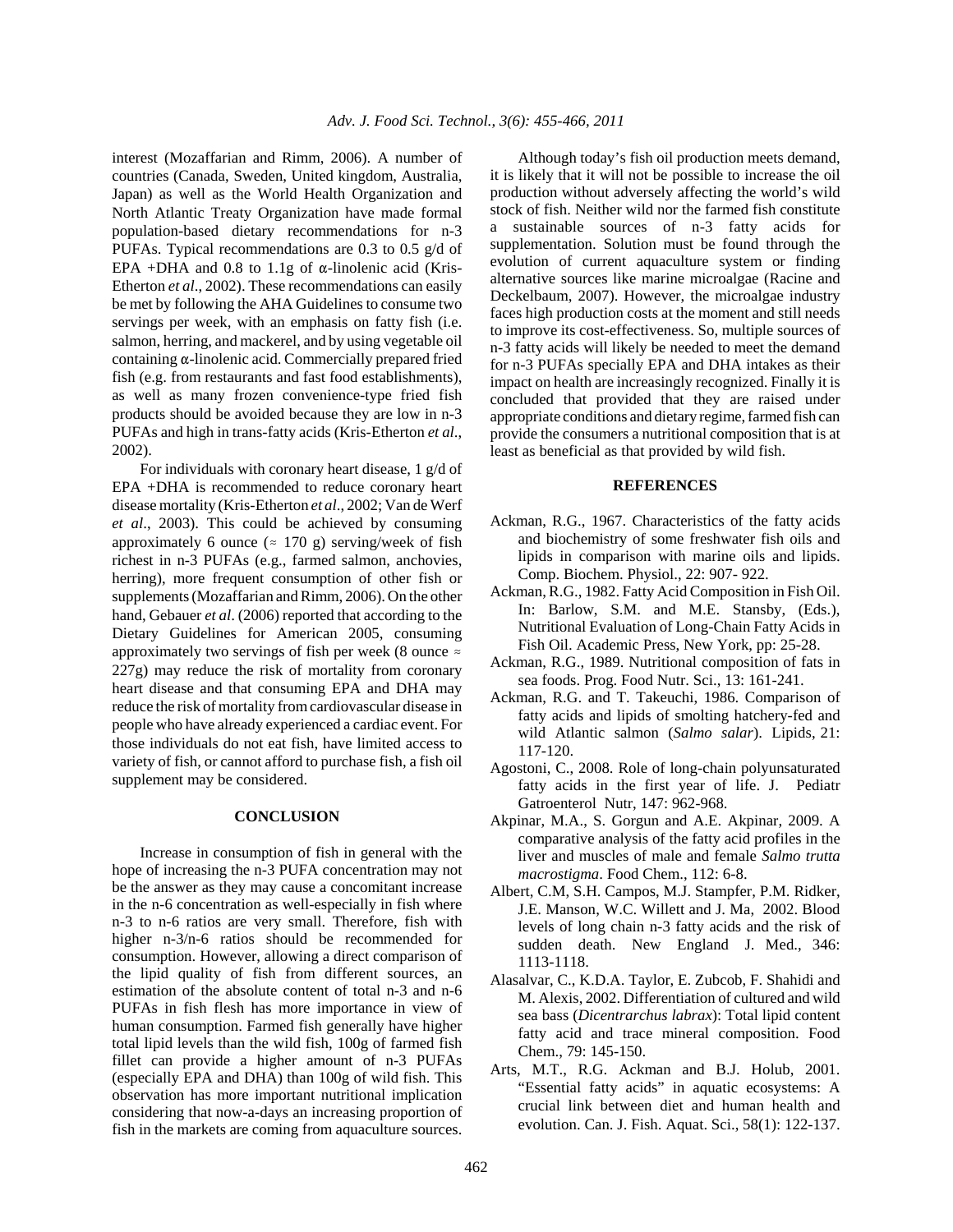- Aslan, S.S., K.C. Guven, T. Gezgin, M. Alpaslan and A. Tekinay, 2007. Comparison of fatty acid contents of wild and cultured rainbow trout *Onchorhynchus mykiss* in Turkey. Fish. Sci., 73: 1195-1198.
- Bang, H.O. and J. Dyerberg, 1972. Plasma lipids and lipoproteins in Greenlandic West Coast Eskimos. Acta. Med. Scand., 192: 85-94.
- Bang, H.O. and J. Dyerberg, 1980. Lipid metabolism and ischemic heart disease in Greenland Eskimos. In: Advances in Nutrition Research. Drapper, H.H., (Ed.), Plenum Publishing, New York, pp: 1-22.
- Biro, J., C. Hancz, A. Szabo and T. Molnar, 2009. Effect of sex on the fillet quality of Nile tilapia fed varying lipid sources. Italian J. Ani. Sci., 8(3): 225-227.
- Blanchet, C., E. Dewailly, P. Ayotte, S. Bruneau, O. Receveur and B.J. Holub, 2000. Contribution of selected traditional and market foods to the diets of Nunavik Inuit women. Can. J. Diet. Pract. Res., 6: 50-59.
- Burr, M.L., 1989. Fish and cardiovascular system. Prog. Food Nutr. Sci., 13: 291-316.
- Cahu, C., P. Salen and M. De Lorgeril, 2004. Farmed and wild fish in the prevention of cardiovascular diseases: Assessing possible differences in lipid nutritional values. Nutr. Metab. Cardiovasc. Dis., 14: 34-41.
- Calder, P.C., 2001. Polyunsaturated fatty acids, inflammation and immunity. Lipids, 36: 1007-1024.
- Calder, P.C., 2004. Long-chain fatty acids and cardiovascular disease: Further evidence and insights. Nutr. Res., 24: 761-772.
- Cejas, J.R., E. Almansas, S. Jerez, A. Bolonos, M. Samper and A. Lorenzo, 2004. Lipid and fatty acid composition of muscle and liver from wild and captive mature female brood stocks of White Sea bream, *Diplodus sargus*. Comp. Biochem. Physiol. Part B, 138: 91-102.
- Chanmugam, P., M. Boudreau and D.H. Hwang, 1986. Differences in the *w*3 fatty acid contents in pond reared and wild fish and shellfish. J. Food Sci., 51: 1556-1557.
- Chen, I.C., F.A. Chapman, C.I. Wei, K.M. Portier and S.F. O'keeffe, 1995. Differentiation of cultured and wild sturgeon (*Acipenser oxyrinchus desotoi*) based on fatty acid composition. J. Food Sci., 60(3): 631-635.
- Connor, W.E., 2000. Importance of n-3 fatty acids in health and disease. Am. J. Clin. Nutr., 71: 171-175.
- Cordain, L., S.B. Eaton, A. Sebastian, N. Mann, S. Lingerberg, B.A. Watkins, J.H. O'Keefe and J. Brand-Miller, 2005. Origins and evolution of the Western diet: Health implications for the  $21<sup>st</sup>$  century. Am. J. Clin. Nutr., 81: 341-354.
- Cordier, M., G. Brichon, J.M. Weber and G. Swinglestein, 2002. Changes in fatty acid composition of phospholipids in tissues of farmed sea bass (*Dicentrarchus labrax*) during annual cycle. Roles of environmental temperature and salinity. Comp. Biochem. Physiol., 133: 281-288.
- Cunnane, S.C., 2003. Problems with essential fatty acids: Time for a new paradigm? Progr. Lipid Res, 42: 544-568.
- Dyerberg, J., H.O. Bang and N. Hjorne, 1975. Fatty acid composition of plasma lipids in Greenland Eskimos. Am. J. Clin. Nutr., 28: 958-966.
- Dunstan, G.A., J. Olley and D.A. Ratkowsky, 1999. Major environmental and biological factors influencing the fatty acid composition of seafood from Indo-Pacific to Antarctic waters. Recent Res. Dev. Lipid, 3: 63-68.
- Elvevoll, E.O., H. Barstad, E.S. Breimio, J. Brox, K.E. Eilertsen, T. Lund, J.O. Olsen and B. Osterud, 2006. Enhanced incorporation of n-3 fatty acids from fish compared with fish oils. Lipids, 41: 1109-1114.
- FAO, 2008. The State of World Fisheries and Aquaculture. Fisheries and Aquaculture Department, Food and Agriculture Organization of the United Nations, Rome, Italy.
- Fuentes, A., I. Fernandez-Segovia, J.A. Serraand and J.M. Barat, 2010. Comparison of wild cultured sea bass (*Dicentrarchus labrax*) quality. Food Chem., 119: 1514-1518.
- Gebauer, S.K., T.L. Posta, W.S. Harris and P.M. Kris-Etherton, 2006. n-3 Fatty acid dietary recommendations and food sources to achieve essentiality and cardiovascular benefits. Am. J. Clin. Nutr., 83: 1526-1535.
- Genot, T.C., S. Eymard and M. Viau, 2004. How to protect omega-3 long chain polyunsaturated fatty acids from oxidation? [in French] OCL (Oleaginux, Corps gras, Lipides), 11: 133-141.
- Gibson, R.A., 1983. Australian fish-an excellent source of both arachidonic acid and n-3 polyunsaturated fatty acids. Lipids, 18: 743-752.
- Gibson, R.A., 1988. The effects of diets containing fish and fish oils on disease risk factors in humans. Australian New Zealand J. Med., 18: 713-722.
- Gorun, S. and M.A. Akpinar, 2007. Liver and muscle fatty acid composition of mature and immature rainbow trout (*Onchorhynchus mykiss*) fed two different diets. Biologia Bratislava, 62: 351-355.
- Grigorakis, K., 2007. Compositional and organoleptic quality of farmed and gilthead sea bream (*Sparus aurata*) and sea bass (*Dicentrarchus labrax*) and factors affecting it. A Review. Aquaculture, 272: 55-75.
- Grigorakis, K., M.N. Alexis, K.D.A. Taylor and M. Hole, 2002. Comparison of wild and cultured gilthead sea bream (*Sparus aurata*); composition, appearance and seasonal variation. Int. J. Food Sci. Tech., 37: 477-484.
- Haard, N.F., 1992. Control of chemical composition and food quality attributes of cultured fish. Food Res. Int., 25: 289-307.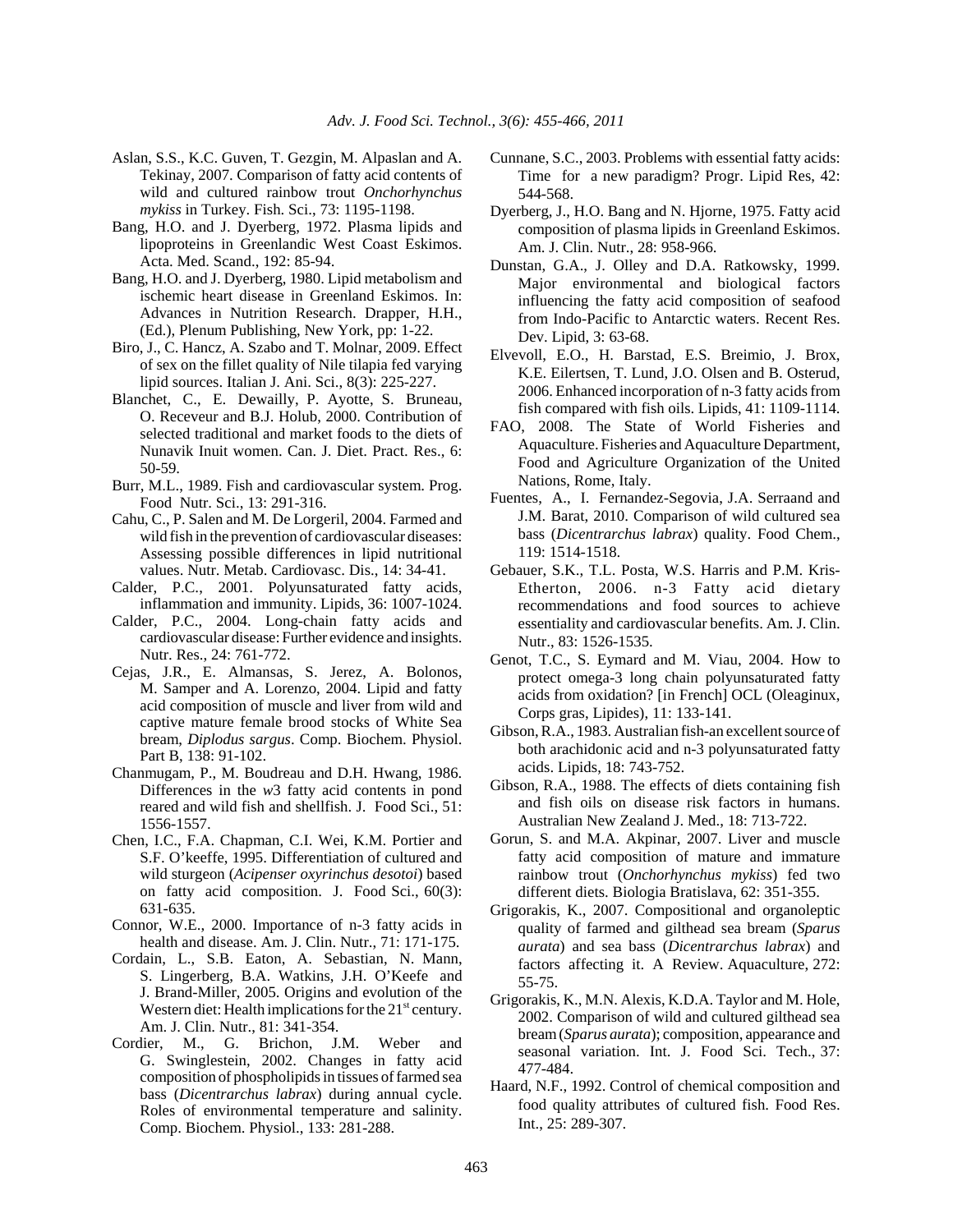- Harmon, E.M., L.A. Witting and M.K. Horwitt, 1966. Relative rates of depletion of alpha-tocopherol and linoleic acid after feeding polyunsaturated fats. Am. J. Clin. Nutr., 18: 243-247.
- Harris, W.S., 2004. Omega-3 fatty acids, thrombosis and vascular disease. Int. Cong. Ser., 1262: 380-383.
- Henderson, R.J. and D.R. Tocher, 1987. The lipid composition and biochemistry of freshwater fish. Progr. Lipid Res., 26: 281-347.
- Hirai, A., T. Terano, Y. Tamura and S. Yoshida, 1987. Clinical and epidemiological studies of eicosapentaenoic acid in Japan. In: Lands, W.E.M. (Ed.), Proceedings of AOAC Short Course on Polyunsaturated Fatty acids and Eicosanoids. American Oil Chemists Society, Champaign, Illinois, pp: 9-24.
- Hopper, L., 1999. Fish PCBs and Dioxins-Media Statement. Retrieved from: www.bda.uk. com/Downloads/Fish-PCBs-and-Dioxin.pdf (Accessed on: September 23, 1999).
- Horrocks, L.A. and Y.K. Yeo, 1999. Health benefits of docosahexaenoic acid (DHA). Pharmacol. Res., 40: 211-225.
- Howe, P.R.C., 1996. Fish oil supplements and hypertension. International Society for the Study of Fatty Acids and Lipids. ISSFALL Newsletter, 34: 2-5.
- Huynh, M.D., D.D. Kitts, C. Hu and A.W. Trites, 2007. Comparison of fatty acid profiles of spawning and non-spawning Pacific herring, *Clupea harengus pallisa*. Comp. Biochem. Physiol. Part B, 146(4): 504-511.
- Hossain, M.A., S.M. Almatar, K.M. Al-Abdul-Elah and S.B. Yaseen, 2012. Proximate composition and fatty acid profiles of some popular cultured and wild fishes in Kuwait. J. Appl. Aquacult., (In Press).
- Ibarz, A., J. Blasco, M. Beltran, M.A. Gallardo, J. Scanchez, R. Sala and J. Fernebdez-Borras, 2005. Cold-induced alterations on proximate composition and fatty acid profiles of several tissues in gilthead bream (*Sparus aurata*). Aquaculture, 249: 477-486.
- Innis, M.S., 2000. The role dietary n-6 and n-3 fatty acids in the developing brain. Dev. Neurosci., 22: 474-480.
- Innis, M.S. and S.L. Elias, 2003. Intakes of essential n-6 and n-3 polyunsaturated fatty acids among pregnant Canadian women. Am. J. Clin. Nutr., 77(2): 473-478.
- Izquierdo, M.S., H. Fernandez-Palacios and A.G.J. Tacon, 2001. Effect of brood stock nutrition on reproductive performance of fish. Aquaculture, 197: 25-42.
- Jacob, M.N., A. Covaci, A. Gheorghe and P. Schepens, 2004. Time trend investigation of PCBs, PBDEs and organochlorine pesticides in selected n-3 polyunsaturated fatty acid rich dietary fish oil and vegetable oil supplements: Nutritional relevance for human essential n-3 fatty acid requirements. J. Agric. Food Chem., 52: 1780-1788.
- Jahncke, M., M.B. Hale, J.A. Gooch and J.S. Hopkins, 1988. Comparison of pond raised and wild red drum (*Sciaenops ocellatus*) with respect to proximate composition, fatty acid profiles and sensory evaluations. J. Food Sci., 53: 286-287.
- Jankowska, B., Z. Zakes, T. Zmijewski and M. Szczpkowski, 2008. Fatty acid composition of wild and cultured northern pike (*Esox lucius*). J. Appl. Ichthyol., 24: 196-201.
- Jankowska, B., Z. Zakes, T. Zmijewski and M. Szczpkowski, 2010. Fatty acid profile of muscles, liver and mesenteric fat in wild and reared perch (*Perca fluviatilis* L.). Food Chem., 118: 764-768.
- Jensen, K.N., C. Jacobsen and H.H. Nielsen, 2007. Fatty acid composition of herring (*Clupea harengus* L.): Influence of time and place of catch on n-3 PUFA content. J. Sci. Food Agric., 87(4): 710-718.
- Jimenez, B., C. Wright, M. Kelly and J.R. Startin, 1996. Levels of PCDDs, PCFDs and nonortho PCBs in dietary supplement fish oils obtained in Spain. Chemosphere, 32: 461- 467.
- Justi, K.C., C. Hayashi, J.V. Visentainer, N.F. De Souza and M. Matsuishita, 2003. The influence of feed supply time on the fatty acid profile of Nile tilapia (*Oreochromis niloticus*) fed on a diet enriched with n-3 fatty acids. Food Chem., 80: 498-493.
- Kang, J.X. and A. Leaf, 1996. Antiarrhythmic effects of polyunsaturated fatty acids: Recent studies. Circulation, 94: 1774- 1780.
- Knap, H.R., 1997. Dietary fatty acids in human thrombosis and hemostassis. Am. J. Clin. Nutr., 65: 1687-1698.
- Kolanowski, W., F. Swiderski and S. Berger, 1999. Possibilities of fish oil application for food products enrichment with Omega-3 PUFA. Int. J. Food Sci. Nutr., 50: 39-49.
- Kris-Etherton, P.M., W.S. Harris and L.J. Appel, 2002. Fish Consumption, Fish oil, Omega -3 fatty acid and Cardiovascular Disease. Circulation, 106: 2747-2757.
- Kromhout, D, E.B. Bosschieter and C.L. Coulander, 1985. The inverse relation between fish consumption and 20-year mortality from coronary heart disease. New England J. Med., 312: 1205-1209.
- Lie, D., 2004. Dietary fatty acids may reduce risk of cognitive decline. Neurology, 62: 275 -280.
- Lovegrove, J.A., C.N. Brooks, M.C. Murphy, B.J. Gould and C.M. Williams, 1997. Use of manufactured foods enriched with fish oil as a means of increasing long chain n-3 polyunsaturated fatty acid intake. Brit. J. Nutr., 67: 2223-2236.
- MAAF, 1999. Dioxins and PCBs in UK and imported marine fish. FSIS 184. Retrieved from: Maff.gov.uk/food/infsheet/index.htm,internet.
- Miliou, H., M. Fintikaki, M. Tzitnakis, T. Kountouris and G. Verriopoulos, 2006. Fatty acid composition of the common octopus, *Octopus vulgaris*, in relation to rearing temperature and body weight. Aquaculture, 256: 311-322.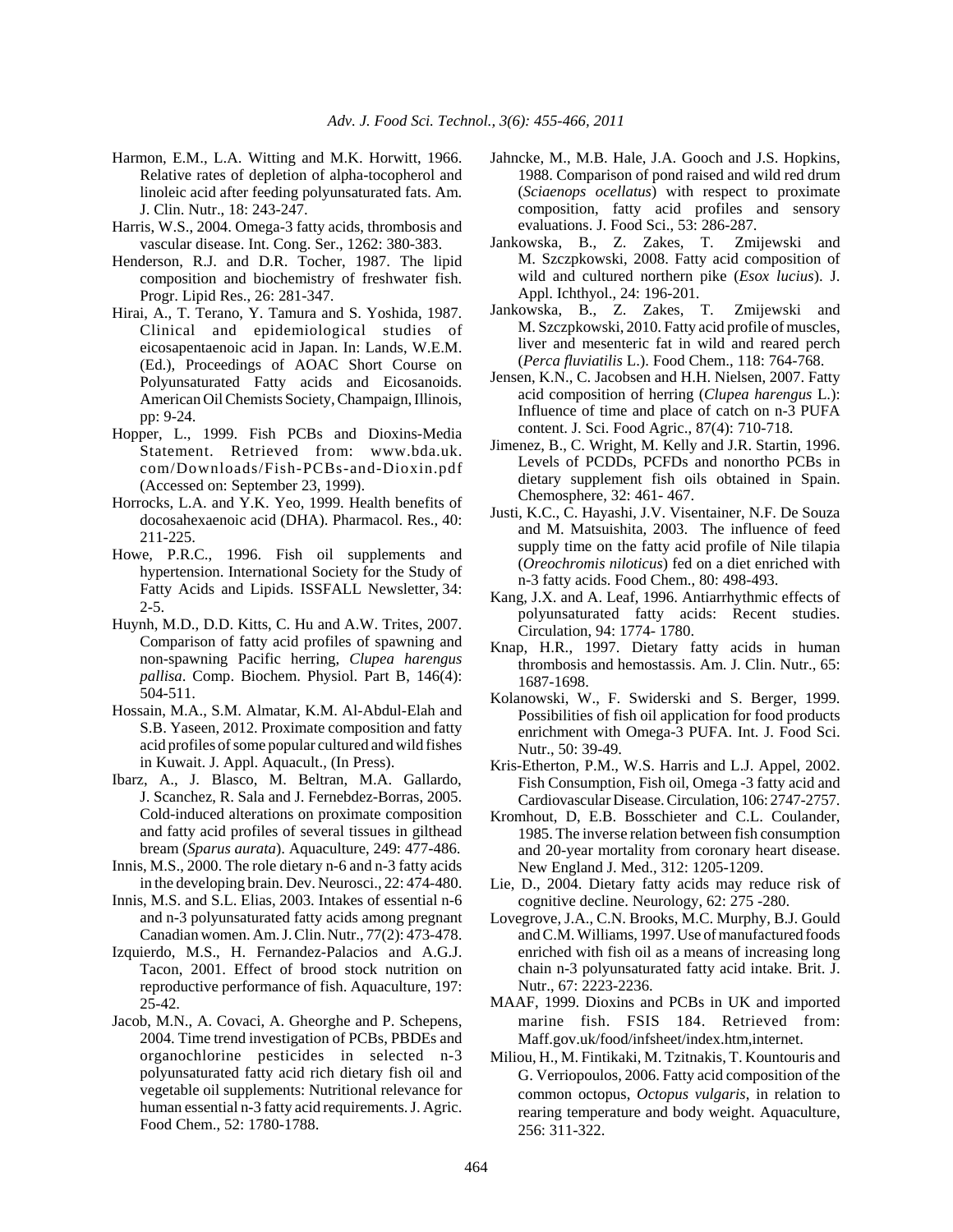- Mnari, A., I. Boulel, I. Chraief, M. Hammami, M.S. Romdhane, M. El Cafsi and A. Chaouch, 2007. Fatty acids in muscles and liver of Tunisian wild and farmed gilthead sea bream, *Sparus aurata*. Food Chem., 100: 1393-1397.
- Mozaffarian, D. and E.B. Rimm, 2006. Fish intake, Contaminants and Human health-evaluating the risk and benefits. J. Am. Med. Assoc., 295: 1885-1899.
- Mozaffarian, D., R.N. Lemaitre, L.H. Kuller, G.L. Burke, R.P. Tracy and D.S. Siscovick, 2003. Cardiac benefits of fish consumption may depend on the type of fish meal consumed: The Cardiovascular Health Study. Circulation, 107: 1372-1377.
- Mozaffarian, D., C.L. Bryson, R.N. Lemaitre G.L. Burke and D.S. Siscovick, 2005. Fish intake and risk of incident heart failure. J. Am. Coll. Cardiol., 45(12): 2015-2021.
- Mustafa, F.A. and D.M. Medeiros, 1985. Proximate composition, mineral content and fatty acids of catfish (*Ictalurus punctatus*, Rafinesque) for different seasons and cooking methods. J. Food Sci., 50: 585-588.
- Nair, P.P., J.D. Judd, E. Berlin, P.R. Taylor, S. Shami, E. Sainz and H.N. Bhagvan, 1993. Dietary fish oilinduced changes in the distribution of  $\alpha$ - tocopherol and  $\beta$ -carotene in plasma, red blood cells and platelets: Modulation by vitamin E. Am. J. Clin. Nutr., 58: 98-102.
- Naylor, R.L., R.J. Goldburg, J.H. Primavera, N. Kautsky, M.C.M. Beveridge, J. Clay, C. Folke, J. Lubchenco, H. Mooney and M. Troell, 2000. Effect of aquaculture on world fish supplies. Nature, 405: 1017-1024.
- Nettleton, J.A., 1995. Omega-3 fatty Acids and Health. Chapman and Hall, New York, pp: 359.
- Nettleton, J.A. and J. Exler, 1992. Nutrients in wild and farmed fish and shellfish. J. Food Sci., 57: 257-260.
- Oomen, C.M., E.J.M. Feskens, L. Rasanen, F. Fidnanza, A.M. Nissinen, A. Menotti, F.J. Kok and D. Kromhuot, 2000. Fish consumption and coronary heart disease mortality in Finland, Italy and the Netherlands. Am. J. Epidemiol., 151: 999-1006.
- Osman, H., A.R. Suraih and A.C. Law, 2001. Fatty acid composition and cholesterol content of selected marine fish in Malaysian waters. Food Chem., 73(1): 55-60.
- Otwell, S.W. and W.L. Rickards, 1981. Cultured and wild American eels (*Aguilla rostra*): Fat content and fatty acid composition. Aquaculture, 26: 67-76.
- Orban, E., T. Nevigator, G. Di Lena, I. Casini and A. Marzetti, 2003. Differentiation in the lipid quality of wild and framed sea bass (*Dicentrarchus labrax*) and gilthead sea bream (*Sparus aurata*). J. Food Sci., 68: 128-132.
- Orban, E., T. Nevigator, M. Masci, G. Di Lena, I. Casini, R. Caproni, L. Gambelli, P. De Angelis and M. Ramapacci, 2007. Nutritional quality and safety of European perch (*Perca fluviatilis*) from three lakes of Central Italy. Food Chem., 73: 55-60.
- Pauly, D., R. Watson and J. Adler, 2005. Global trends in world fisheries: Impacts on marine ecosystems and food security. Phil. Trans. Royal Soc. B, 360: 5-12.
- Piggot, G.M. and B.W. Tucker, 1990. Sea food: Effects of Technology on Nutrition. CRC Press, Boca Raton, Florida, USA, pp: 337.
- Racine, R.A. and R.J. Deckelbaum, 2007. Sources of very long chain unsaturated omega-3 fatty acids: Eicosapentaenoic acid and docosahexaenoic acid. Curr. Opin. Clin. Nut. Metab. Care, 10: 123-128.
- Riediger, N.D., R.A. Othman, M. Suh and M.H. Moghdasian, 2009. A systemic review of the roles of n-3 fatty acids in health and disease. J. Am. Diet. Assoc., 109: 668-679.
- Risher, J.F., H.E. Murrey and G.R. Prince, 2002. Organic mercury compounds: Human exposure and its relevance to public health. Toxicol. Indus. Health, 18: 109-160.
- Rodriguez, C., J.A. Perez, M.V. Diaz, P. Badia, M. Samper and A. Lorenzo, 1997. Influences of the EPA/DHA ratio in rotifers on gilthead sea bream (*Sparus aurata*) larval development. Aquaculture, 150: 77-89.
- Rodriguez, C., C. Acosta, P. Badia, J.R. Cejas, F.J. Santamaria and A. Lorenzo, 2004. Assessment of lipid and essential fatty acids requirements of black sea bream (*Spondyliosoma cantharus*) by comparison of lipid composition in muscle and liver of wild and captive adult fish. Comp. Biochem. Physiol. part B, 139: 619-629.
- Rueda, F.M., J.A. Lopez, F.J. Martinez, S. Zamora, P. Divanach and M. Kentouri, 1997. Fatty acids in muscles of wild and farmed red porgy, *Pagrus pagrus*. Aquacult. Nutr., 3: 161-165.
- Saglik, S., M. Alpaslan, T. Gezgin, K. Cetinurk, A. Tekinay and A.C. Guven, 2003. Fatty acid composition of wild and cultivated gilthead sea bream (*Sparua aurata*) and sea bass (*Dicentrarchus labrax*). Eur. J. Lipid Sci. Technol., 105: 104-107.
- Saito, H., R. Yamashiro, C. Alsalvar and T. Konno, 1999. Influence of diet on fatty acids of three subtropical fish, subfamily caesioninae (*Caesio diagrama* and *C. tile*) and family siganidae (*Siganus canaliculatus*). Lipids, 34: 1073-1082.
- Saldeen, T., R. Wallin and I. Marklinder, 1998. Effects of a small dose of stable fish oil substituted for margarine in bread on plasma phospholipid fatty acids and serum triglycerides. Nutr. Res., 18: 1483-1492.